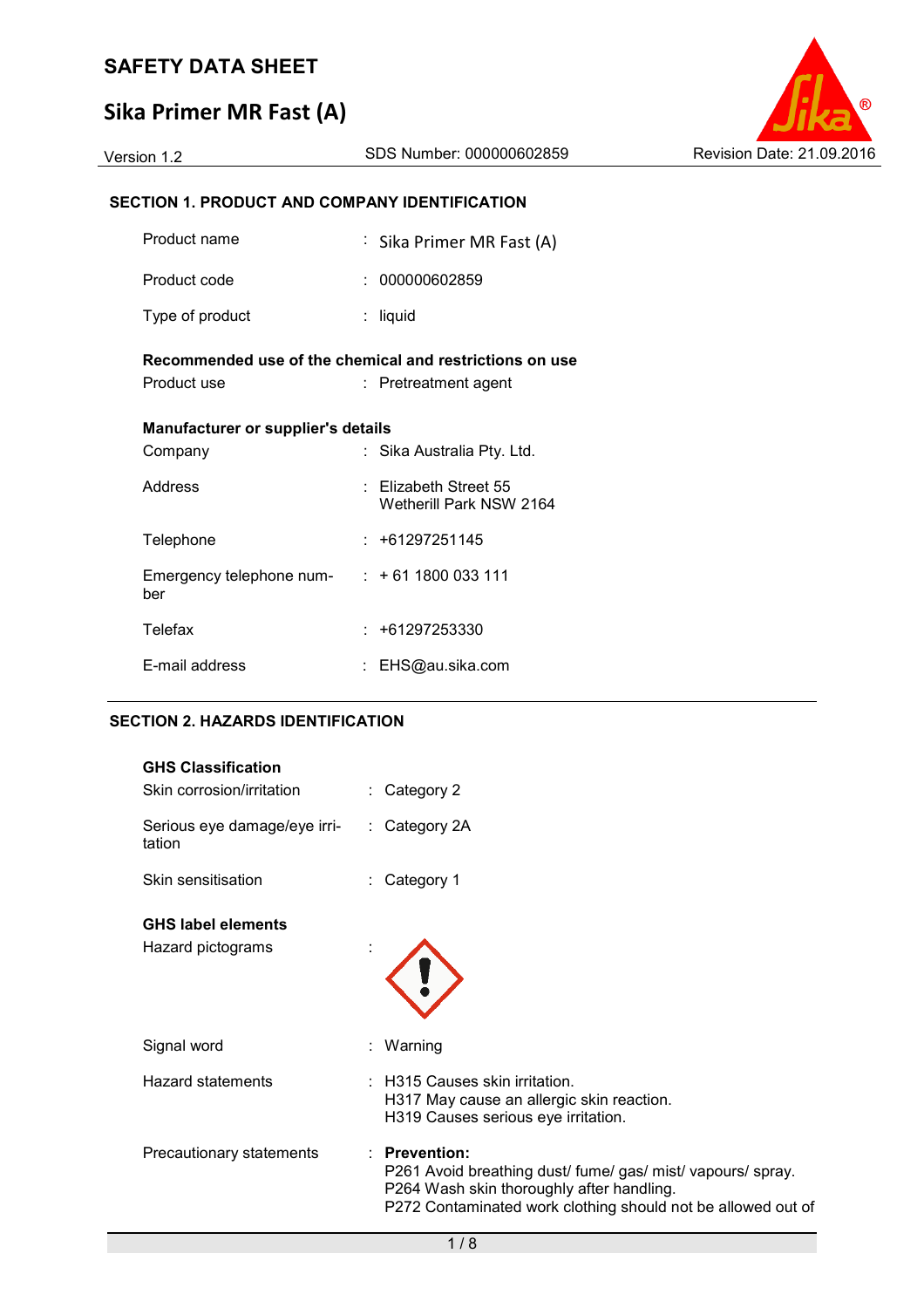## **Sika Primer MR Fast (A)**

Version 1.2 SDS Number: 000000602859 Revision Date: 21.09.2016

the workplace.

P280 Wear protective gloves/ eye protection/ face protection. **Response:**  P302 + P352 IF ON SKIN: Wash with plenty of soap and water. P305 + P351 + P338 IF IN EYES: Rinse cautiously with water for several minutes. Remove contact lenses, if present and easy to do. Continue rinsing. P333 + P313 If skin irritation or rash occurs: Get medical advice/ attention. P337 + P313 If eye irritation persists: Get medical advice/ attention. P362 Take off contaminated clothing and wash before reuse. **Disposal:**  P501 Dispose of contents/ container to an approved waste disposal plant.

## **Other hazards which do not result in classification**

None known.

## **SECTION 3. COMPOSITION/INFORMATION ON INGREDIENTS**

Substance / Mixture : Mixture

#### **Hazardous components**

| Chemical name                                   | CAS-No.    | Concentration (%) |
|-------------------------------------------------|------------|-------------------|
| reaction product: bisphenol A-(epichlorhydrin), | 25085-99-8 | $>= 30 - 60$      |
| homopolymer                                     |            |                   |

## **SECTION 4. FIRST AID MEASURES**

| General advice                                                    | : Move out of dangerous area.<br>Consult a physician.<br>Show this safety data sheet to the doctor in attendance.                                                                                 |
|-------------------------------------------------------------------|---------------------------------------------------------------------------------------------------------------------------------------------------------------------------------------------------|
| If inhaled                                                        | : Move to fresh air.<br>Consult a physician after significant exposure.                                                                                                                           |
| In case of skin contact                                           | $\therefore$ Take off contaminated clothing and shoes immediately.<br>Wash off with soap and plenty of water.<br>If symptoms persist, call a physician.                                           |
| In case of eye contact                                            | : Immediately flush eye(s) with plenty of water.<br>Remove contact lenses.<br>Keep eye wide open while rinsing.<br>If eye irritation persists, consult a specialist.                              |
| If swallowed                                                      | : Clean mouth with water and drink afterwards plenty of water.<br>Do not give milk or alcoholic beverages.<br>Never give anything by mouth to an unconscious person.<br>Obtain medical attention. |
| Most important symptoms<br>and effects, both acute and<br>delayed | $:$ irritant effects<br>sensitising effects<br>Allergic reactions                                                                                                                                 |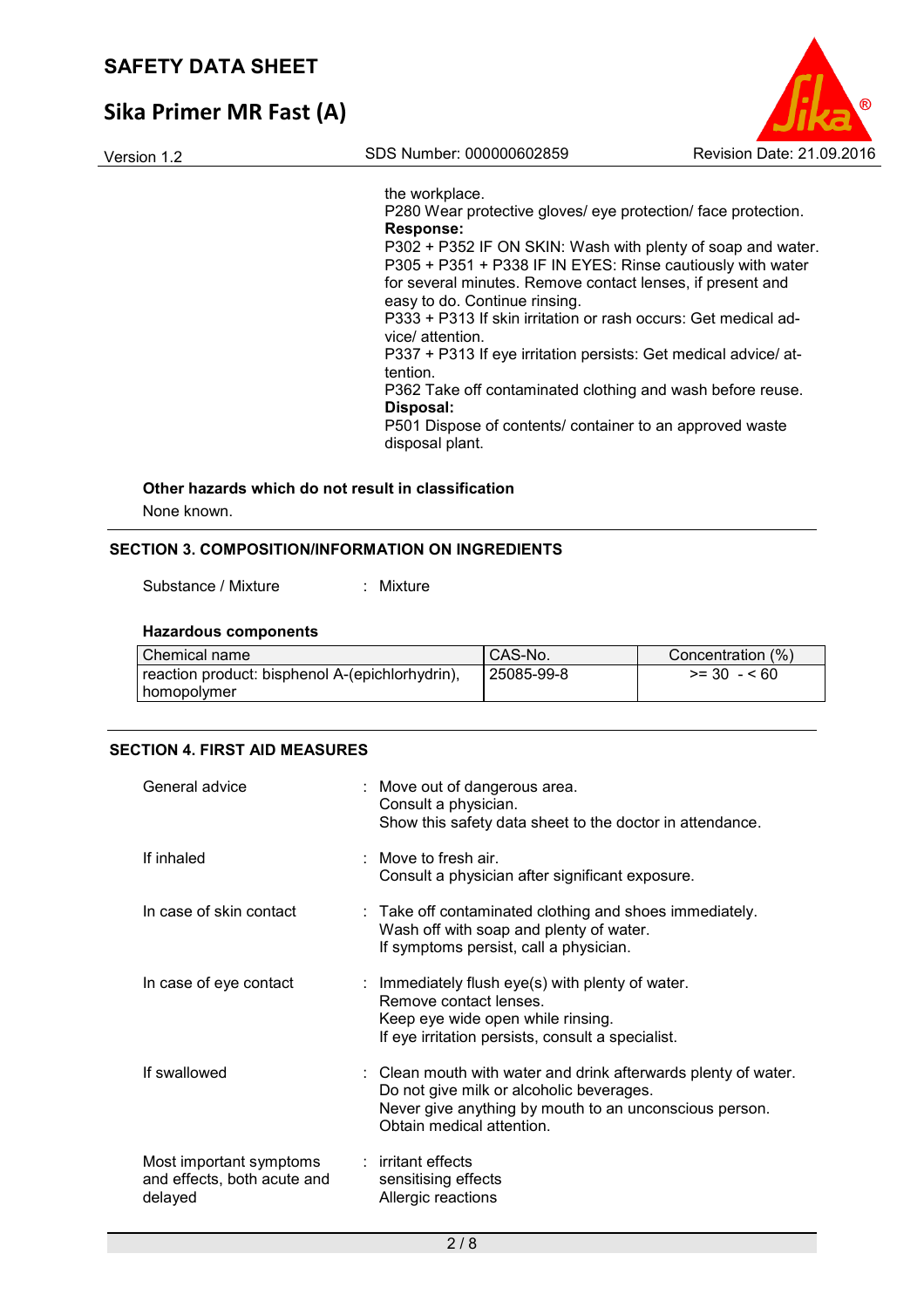# **Sika Primer MR Fast (A)**

| Version 1.2        | SDS Number: 000000602859                                                                                                                                                                                                     | Revision Date: 21.09.2016 |
|--------------------|------------------------------------------------------------------------------------------------------------------------------------------------------------------------------------------------------------------------------|---------------------------|
|                    | Excessive lachrymation<br>Dermatitis<br>See Section 11 for more detailed information on health effects<br>and symptoms.<br>Causes skin irritation.<br>May cause an allergic skin reaction.<br>Causes serious eye irritation. |                           |
| Notes to physician | : Treat symptomatically.                                                                                                                                                                                                     |                           |
|                    |                                                                                                                                                                                                                              |                           |

## **SECTION 5. FIREFIGHTING MEASURES**

| Suitable extinguishing media                     | : Use extinguishing measures that are appropriate to local cir-<br>cumstances and the surrounding environment. |
|--------------------------------------------------|----------------------------------------------------------------------------------------------------------------|
| Hazardous combustion prod-<br>ucts               | : No hazardous combustion products are known                                                                   |
| Specific extinguishing meth-<br>ods              | : Standard procedure for chemical fires.                                                                       |
| Special protective equipment<br>for firefighters | : In the event of fire, wear self-contained breathing apparatus.                                               |

## **SECTION 6. ACCIDENTAL RELEASE MEASURES**

| Personal precautions, protec-<br>tive equipment and emer-<br>gency procedures | : Use personal protective equipment.<br>Deny access to unprotected persons.                                                                                      |
|-------------------------------------------------------------------------------|------------------------------------------------------------------------------------------------------------------------------------------------------------------|
| <b>Environmental precautions</b>                                              | : Do not flush into surface water or sanitary sewer system.                                                                                                      |
| Methods and materials for<br>containment and cleaning up                      | : Soak up with inert absorbent material (e.g. sand, silica gel,<br>acid binder, universal binder, sawdust).<br>Keep in suitable, closed containers for disposal. |

## **SECTION 7. HANDLING AND STORAGE**

| Advice on protection against<br>fire and explosion | : Normal measures for preventive fire protection.                                                                                                                                                                                                                                                                                                                                                                                                                                                                                                                           |
|----------------------------------------------------|-----------------------------------------------------------------------------------------------------------------------------------------------------------------------------------------------------------------------------------------------------------------------------------------------------------------------------------------------------------------------------------------------------------------------------------------------------------------------------------------------------------------------------------------------------------------------------|
| Advice on safe handling                            | : Do not breathe vapours or spray mist.<br>Avoid exceeding the given occupational exposure limits (see<br>section 8).<br>Do not get in eyes, on skin, or on clothing.<br>For personal protection see section 8.<br>Persons with a history of skin sensitisation problems or asth-<br>ma, allergies, chronic or recurrent respiratory disease should<br>not be employed in any process in which this mixture is being<br>used.<br>Smoking, eating and drinking should be prohibited in the ap-<br>plication area.<br>Follow standard hygiene measures when handling chemical |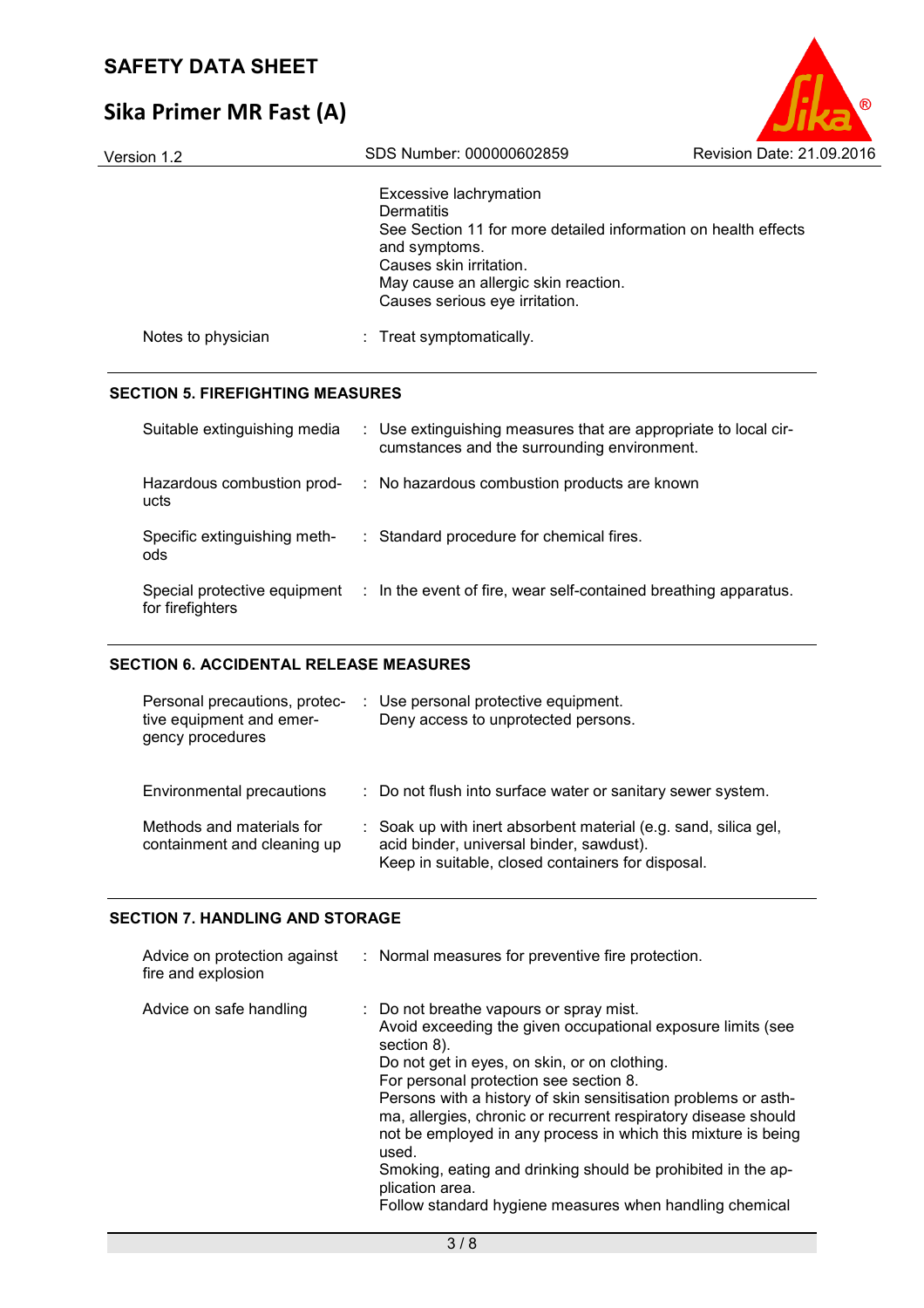# **Sika Primer MR Fast (A)**

| Version 1.2                 | SDS Number: 000000602859                                                                                                                                                                                                | Revision Date: 21.09.2016 |
|-----------------------------|-------------------------------------------------------------------------------------------------------------------------------------------------------------------------------------------------------------------------|---------------------------|
|                             | products                                                                                                                                                                                                                |                           |
| Hygiene measures            | : Handle in accordance with good industrial hygiene and safety<br>practice.<br>When using do not eat or drink.<br>When using do not smoke.<br>Wash hands before breaks and at the end of workday.                       |                           |
| Conditions for safe storage | : Keep container tightly closed in a dry and well-ventilated<br>place.<br>Containers which are opened must be carefully resealed and<br>kept upright to prevent leakage.<br>Store in accordance with local regulations. |                           |

## **SECTION 8. EXPOSURE CONTROLS/PERSONAL PROTECTION**

## **Components with workplace control parameters**

Contains no substances with occupational exposure limit values.

| Personal protective equipment |                                                                                                                                                                                                                                                                                                                                                                                                                                                                                     |
|-------------------------------|-------------------------------------------------------------------------------------------------------------------------------------------------------------------------------------------------------------------------------------------------------------------------------------------------------------------------------------------------------------------------------------------------------------------------------------------------------------------------------------|
| Respiratory protection        | : Use respiratory protection unless adequate local exhaust<br>ventilation is provided or exposure assessment demonstrates<br>that exposures are within recommended exposure guidelines.<br>The filter class for the respirator must be suitable for the max-<br>imum expected contaminant concentration<br>(gas/vapour/aerosol/particulates) that may arise when han-<br>dling the product. If this concentration is exceeded, self-<br>contained breathing apparatus must be used. |
| Hand protection               | : Chemical-resistant, impervious gloves complying with an ap-<br>proved standard should be worn at all times when handling<br>chemical products if a risk assessment indicates this is nec-<br>essary.                                                                                                                                                                                                                                                                              |
| Eye protection                | : Safety eyewear complying with an approved standard should<br>be used when a risk assessment indicates this is necessary.                                                                                                                                                                                                                                                                                                                                                          |
| Skin and body protection      | : Choose body protection in relation to its type, to the concen-<br>tration and amount of dangerous substances, and to the spe-<br>cific work-place.                                                                                                                                                                                                                                                                                                                                |

## **SECTION 9. PHYSICAL AND CHEMICAL PROPERTIES**

| Appearance      | liquid<br>t.                 |
|-----------------|------------------------------|
| Colour          | white                        |
| Odour           | : pleasant                   |
| Odour Threshold | $:$ No data available        |
| рH              | : ca. 8.5, $(20 °C (68 °F))$ |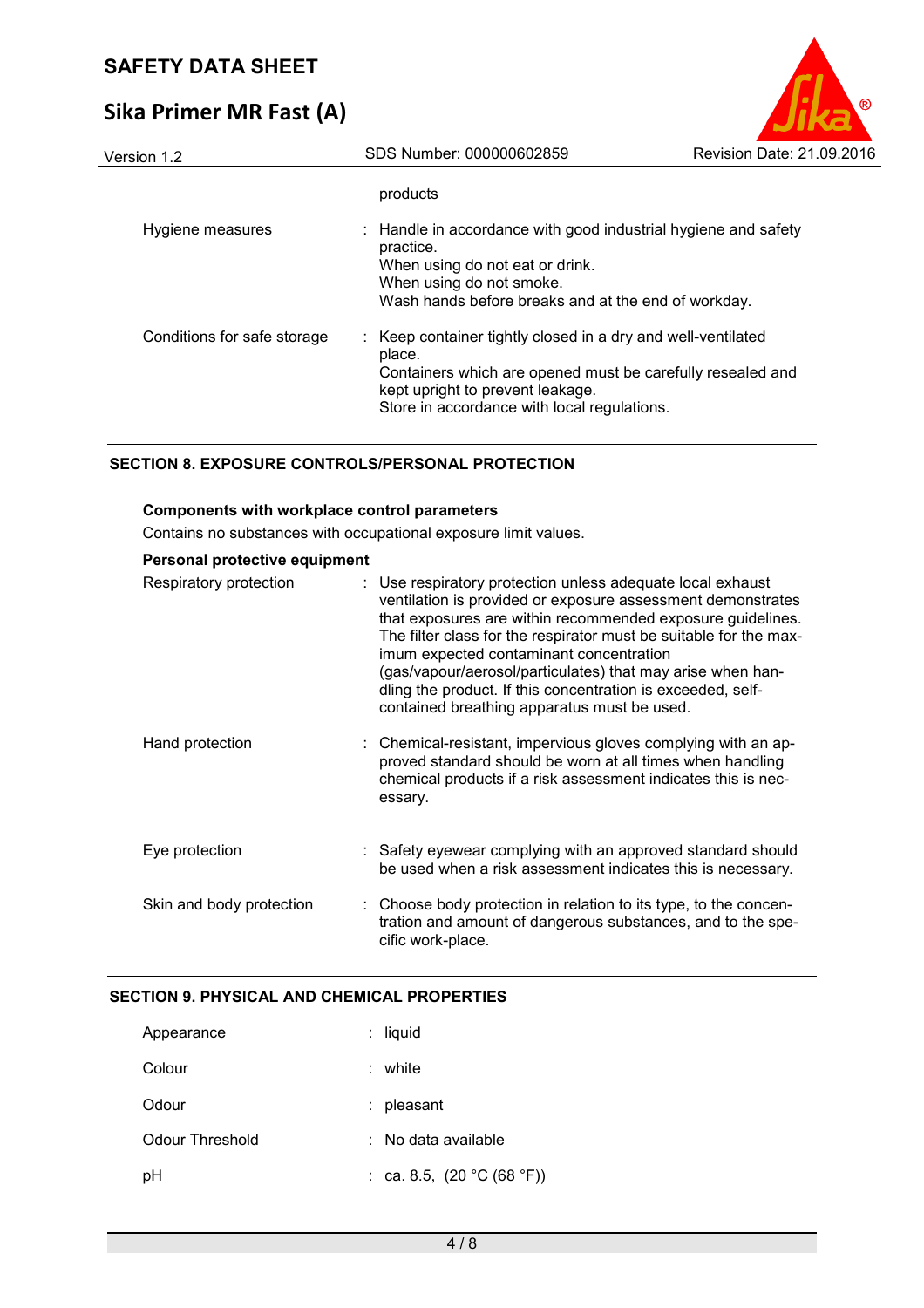# **Sika Primer MR Fast (A)**



| Version 1.2 |                                            | SDS Number: 000000602859                               | Revision Date: 21.09.2016 |
|-------------|--------------------------------------------|--------------------------------------------------------|---------------------------|
|             | Melting point/range / Freezing<br>point    | : No data available                                    |                           |
|             | Boiling point/boiling range                | : No data available                                    |                           |
|             | Flash point                                | : $> 101 °C$ ( $> 214 °F$ )<br>Method: closed cup      |                           |
|             | Evaporation rate                           | : No data available                                    |                           |
|             | Flammability                               | : No data available                                    |                           |
|             | Upper explosion limit                      | : No data available                                    |                           |
|             | Lower explosion limit                      | : No data available                                    |                           |
|             | Vapour pressure                            | $: 23$ hPa (17 mmHg)                                   |                           |
|             | Relative vapour density                    | : No data available                                    |                           |
|             | Density                                    | : ca. 1.1 g/cm3 (20 $^{\circ}$ C (68 $^{\circ}$ F) ()) |                           |
|             | Solubility(ies)<br>Water solubility        | : soluble                                              |                           |
|             | Partition coefficient: n-<br>octanol/water | : No data available                                    |                           |
|             | Auto-ignition temperature                  | : No data available                                    |                           |
|             | Decomposition temperature                  | : No data available                                    |                           |
|             | Viscosity<br>Viscosity, dynamic            | : No data available                                    |                           |
|             | Viscosity, kinematic                       | : > 7 - < 20.5 mm2/s (40 °C)                           |                           |
|             | <b>Explosive properties</b>                | : No data available                                    |                           |
|             | Molecular weight                           | : No data available                                    |                           |
|             |                                            |                                                        |                           |

## **SECTION 10. STABILITY AND REACTIVITY**

| Reactivity                              | : No dangerous reaction known under conditions of normal use. |
|-----------------------------------------|---------------------------------------------------------------|
| Chemical stability                      | $\therefore$ The product is chemically stable.                |
| Possibility of hazardous reac-<br>tions | : Stable under recommended storage conditions.                |
| Conditions to avoid                     | $\therefore$ No data available                                |
| Incompatible materials                  | : No data available                                           |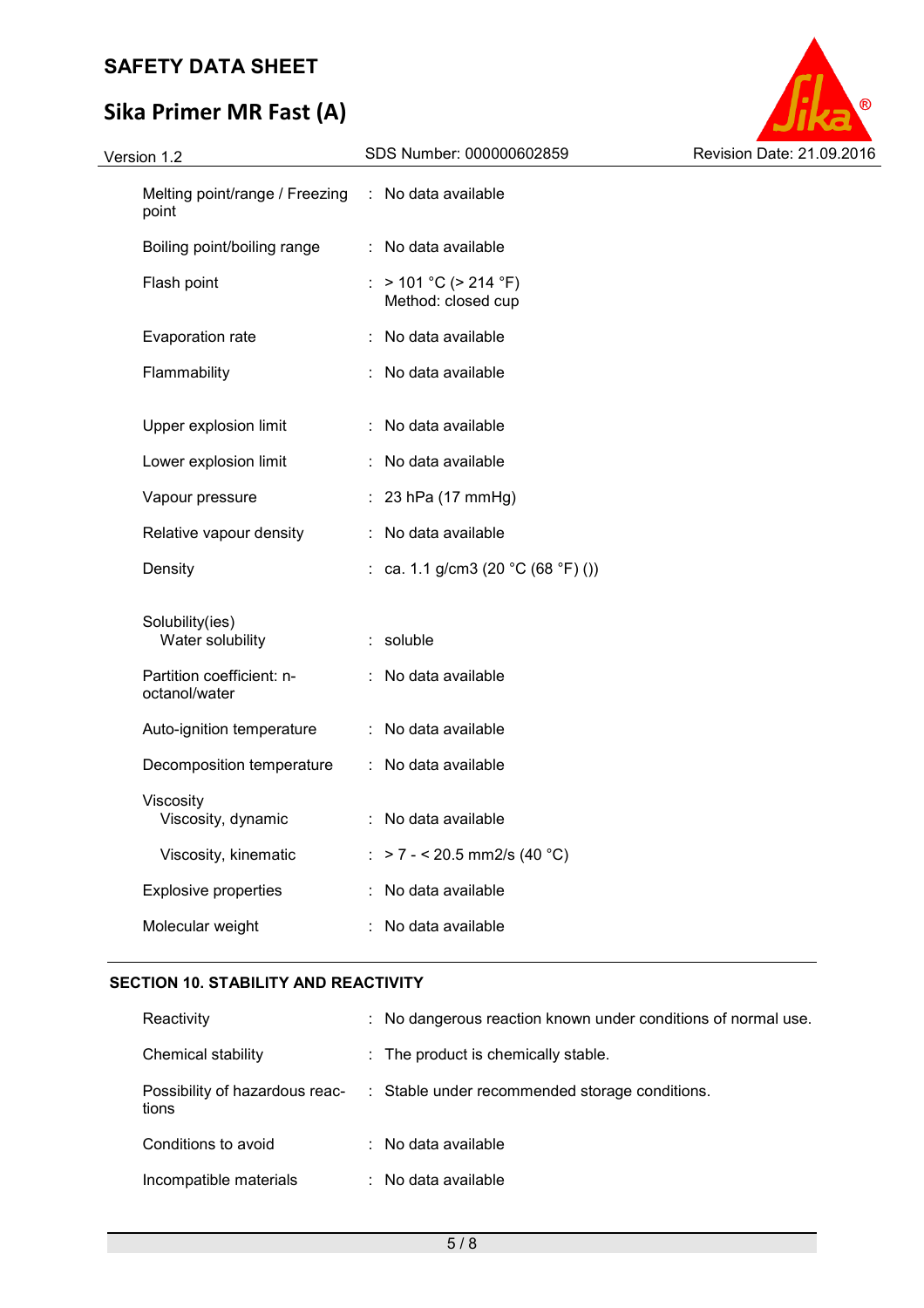# **Sika Primer MR Fast (A)**



No decomposition if stored and applied as directed.

## **SECTION 11. TOXICOLOGICAL INFORMATION**

**Acute toxicity**  No data available **Skin corrosion/irritation**  Causes skin irritation. **Serious eye damage/eye irritation**  Causes serious eye irritation. **Respiratory or skin sensitisation** 

Skin sensitisation: May cause an allergic skin reaction. Respiratory sensitisation: Not classified based on available information.

#### **Chronic toxicity**

**Germ cell mutagenicity** 

Not classified based on available information.

**Carcinogenicity**  Not classified based on available information.

**Reproductive toxicity**  Not classified based on available information.

#### **STOT - single exposure**

Not classified based on available information.

#### **STOT - repeated exposure**

Not classified based on available information.

#### **Aspiration toxicity**

Not classified based on available information.

## **SECTION 12. ECOLOGICAL INFORMATION**

**Ecotoxicity**  No data available **Persistence and degradability**  No data available **Bioaccumulative potential**  No data available **Mobility in soil**  No data available **Other adverse effects Product:** 

mation

Additional ecological infor-: There is no data available for this product.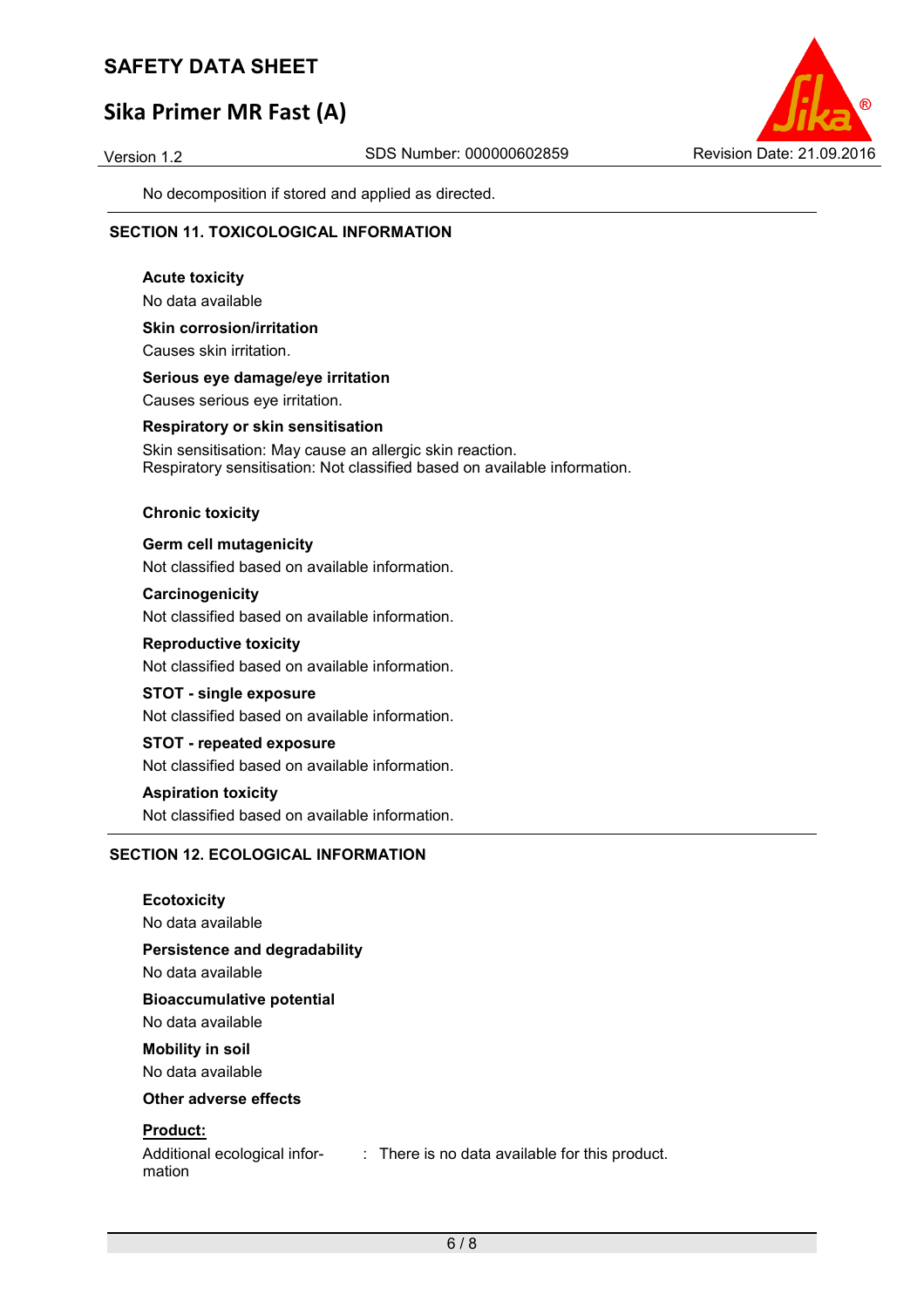# **Sika Primer MR Fast (A)**



## **SECTION 13. DISPOSAL CONSIDERATIONS**

| <b>Disposal methods</b> |                                                                                                                                        |
|-------------------------|----------------------------------------------------------------------------------------------------------------------------------------|
| Waste from residues     | : Do not contaminate ponds, waterways or ditches with chemi-<br>cal or used container.<br>Send to a licensed waste management company. |
| Contaminated packaging  | : Empty remaining contents.<br>Dispose of as unused product.<br>Do not re-use empty containers.                                        |

## **SECTION 14. TRANSPORT INFORMATION**

**International Regulations IATA-DGR** Not dangerous goods **IMDG-Code** Not dangerous goods **Transport in bulk according to Annex II of MARPOL 73/78 and the IBC Code**  Not applicable for product as supplied. **National Regulations** 

**ADG** Not dangerous goods

## **SECTION 15. REGULATORY INFORMATION**

| Safety, health and environmental regulations/legislation specific for the substance or mix-       |                                                                                                                                                                        |  |  |  |  |
|---------------------------------------------------------------------------------------------------|------------------------------------------------------------------------------------------------------------------------------------------------------------------------|--|--|--|--|
| ture<br>Standard for the Uniform<br>Schedule 5<br>diam.<br>Scheduling of Medicines and<br>Poisons |                                                                                                                                                                        |  |  |  |  |
| International Chemical Weapons Convention (CWC)<br>Schedules of Toxic Chemicals and Precursors    | $:$ Not applicable                                                                                                                                                     |  |  |  |  |
| <b>Prohibition/Licensing Requirements</b>                                                         | : There is no applicable prohibition or<br>notification/licensing requirements,<br>including for carcinogens under<br>Commonwealth, State or Territory<br>legislation. |  |  |  |  |
| The components of this product are reported in the following inventories:                         |                                                                                                                                                                        |  |  |  |  |

AICS : On the inventory, or in compliance with the inventory

## **SECTION 16. OTHER INFORMATION**

Date format : dd.mm.yyyy